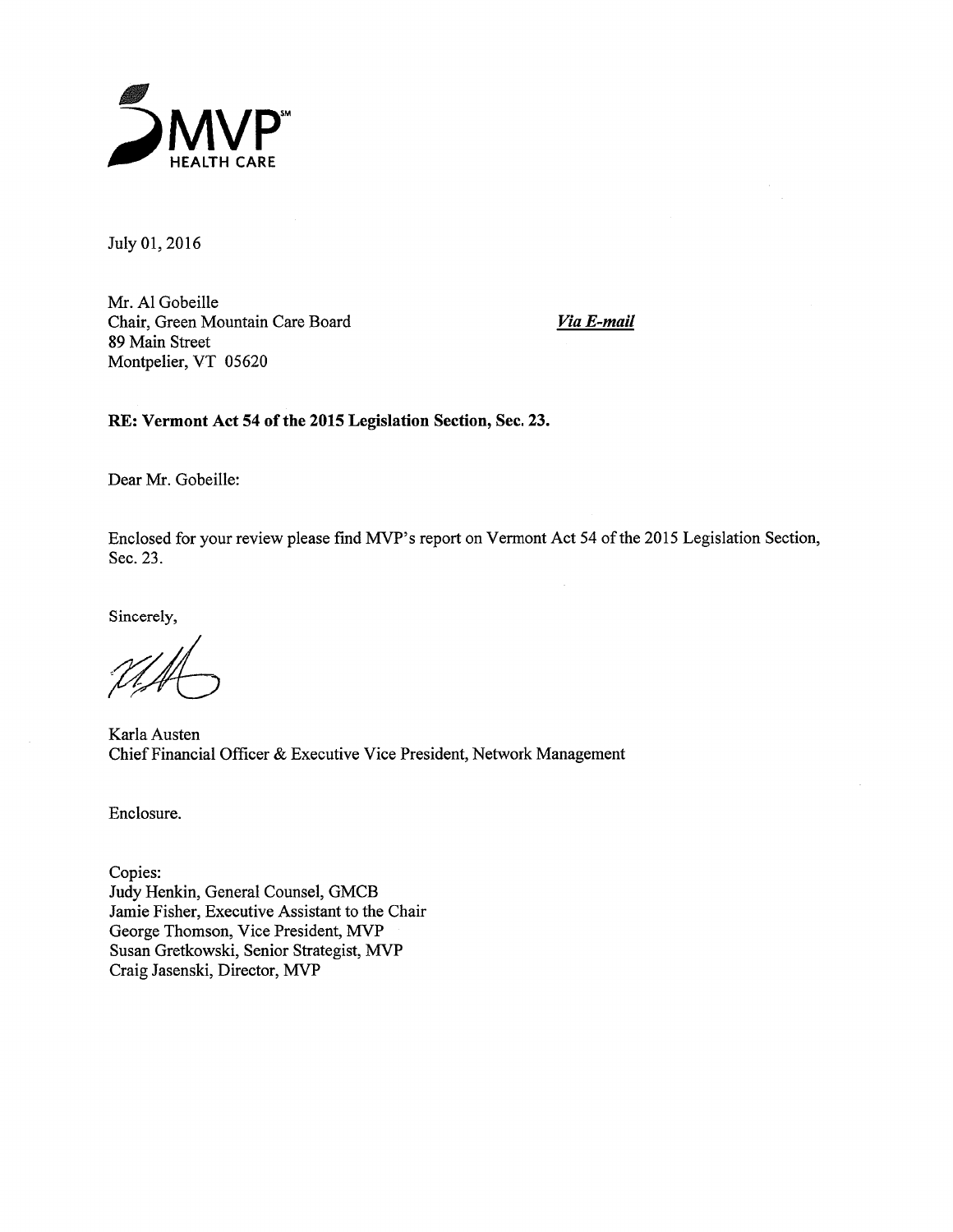**An implementation plan for providing fair and equitable reimbursement amounts for professional services in Vermont.**



MVP Healthcare

July 1, 2016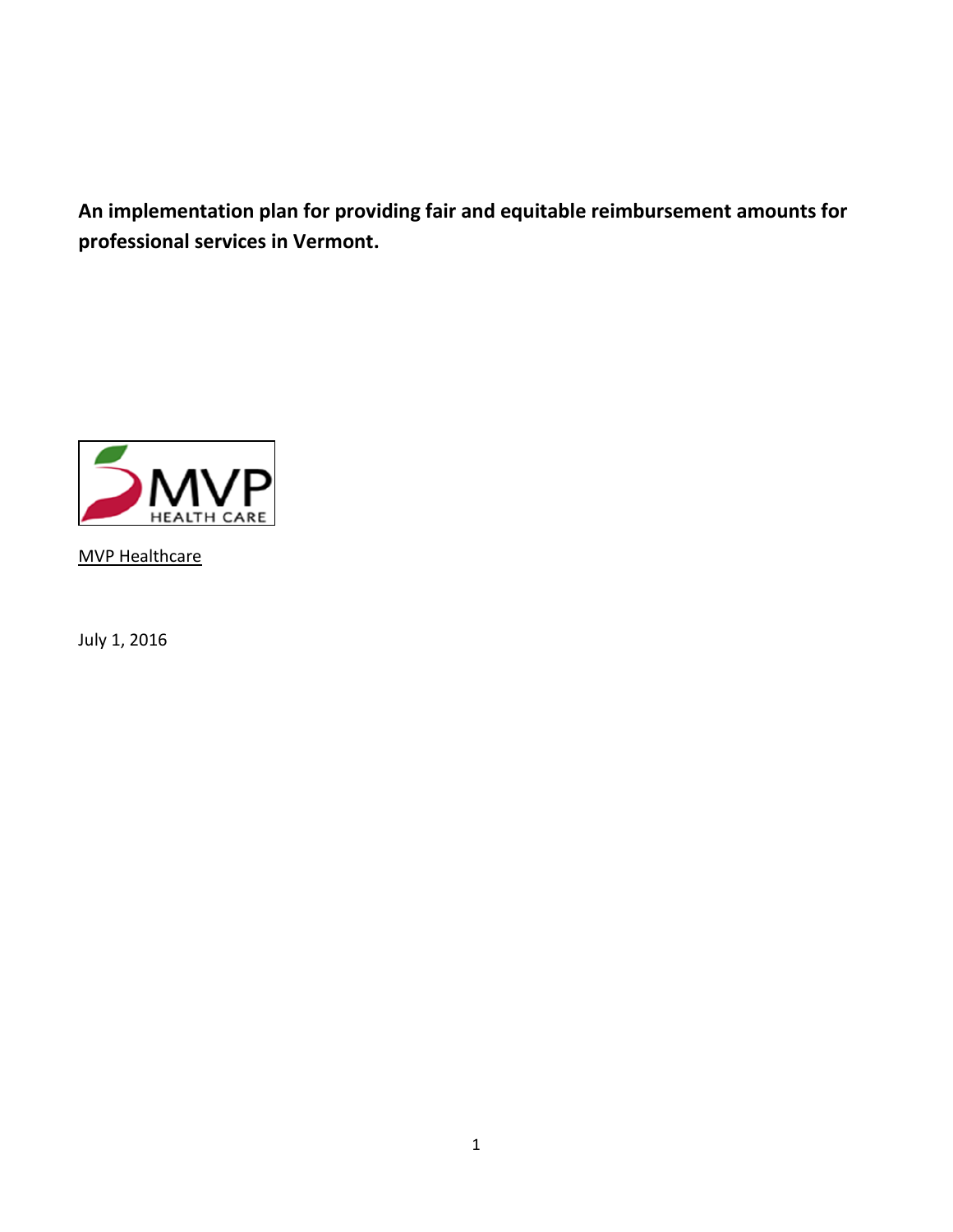### **Introduction.**

Per Vermont Act 54 of the 2015 Legislation Section, Sec. 23., the Green Mountain Care Board (GMCB) "shall require any health insurer, as defined in 18 V.S.A. § 9402, with more than 5,000 covered lives for major medical insurance to develop and submit to the Board, on or before July 1, 2016, an implementation plan for providing fair and equitable reimbursement amounts for professional services provided by academic medical centers and other professionals."

As a health insurer in Vermont with over 12,000 covered lives, MVP respectfully submits this implementation plan to GMCB to address our commitment to that Vermont statute.

It is important to note that the cost of healthcare has become an escalating cost burden on Vermonters, Vermont employers and the State of Vermont itself, a burden increasingly disproportional to the cost of living increases. MVP takes its fiduciary role very seriously to mitigate healthcare costs to its Vermont subscribers, their families and to the Vermont employer groups. Our implementation plan therefore complies with the statute's further provision that "each plan shall ensure that proposed changes to reimbursement create no increase in health insurance premiums or public funding of health care".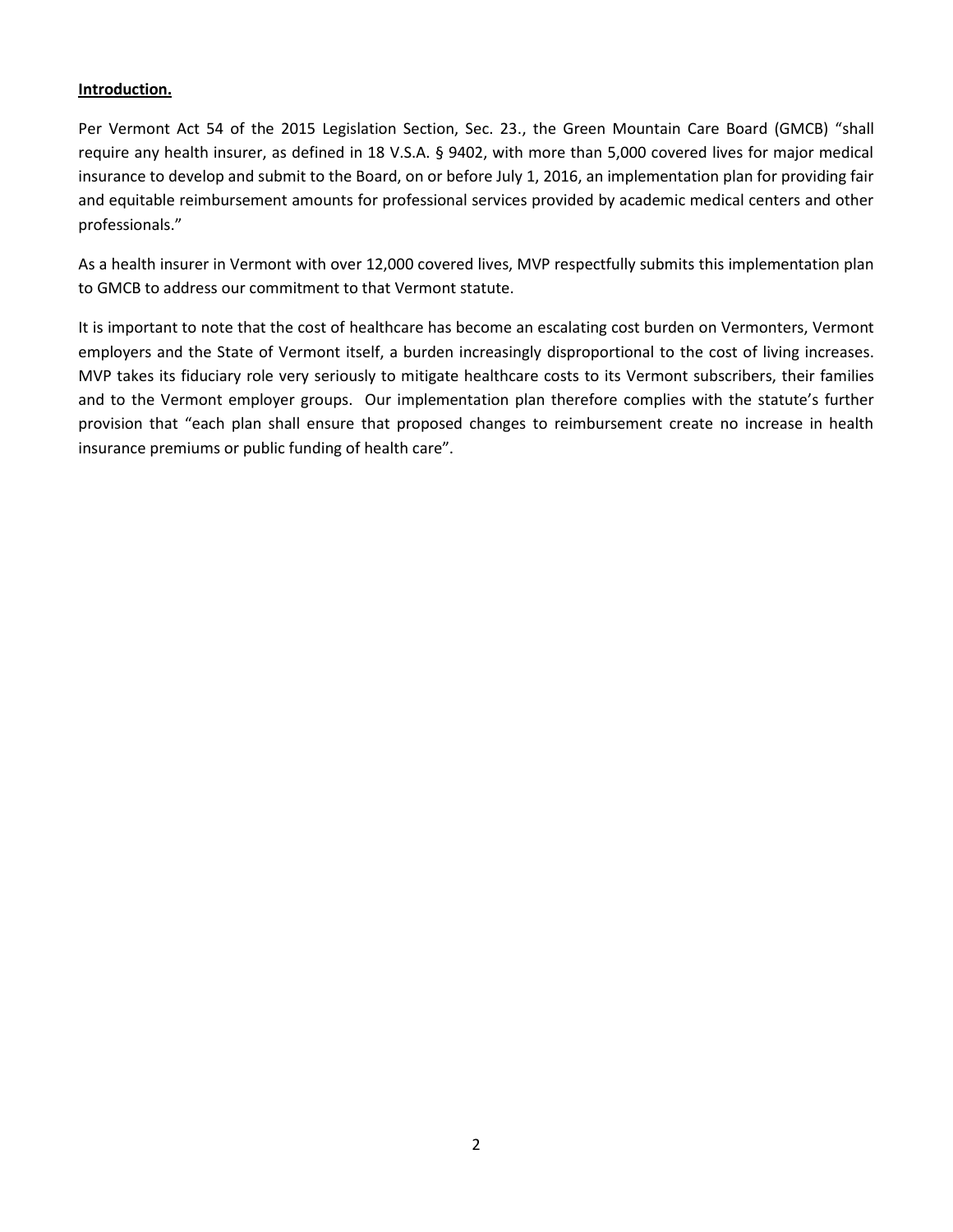## **Section 1. Fair and equitable reimbursement amounts for professional services provided by academic medical center physicians.**

MVP has been directly contracted with the single academic medical center, The University of Vermont Medical Center's (UVMC) and it's employed physicians, in Vermont for decades. MVP also has a number of other directlycontracted academic medical centers in markets across MVP's regional network, all of which also include their employed academic medical center physicians. These facilities all have complimentary hospital services and likewise serve as their region's tertiary care trauma centers and referral centers for highly-specialized hospital and physician services. MVP's informatics group has completed a detailed analysis of the physician payments rates on all those academic medical center practices.

In MVP's experience, academic medical centers and their academic medical groups serve as tertiary care trauma centers as well as referral centers for sicker populations with higher comorbidities that require higher intensity of services. This is especially true of the Medicaid populations but also applies to the Medicare and Commercial populations. In order to address the needs of these sicker patients and indeed to save their lives, the academic medical centers must therefore provide higher-acuity services through the use of more expensive, technologically-advanced equipment and employ highly specialized physicians and technical staff. Coupled with their medical school teaching obligations, academic medical centers and their academic medical groups are generally expected to have marginally higher costs of operations than other independent physician practices, leading to an appropriate reimbursement differential.

While MVP's contracted rates are proprietary and confidential, we were able to analyze and compare academic medical group physician rates on a comparative and level playing field across our whole network. For the purposes of this report, MVP Informatics department analyzed each academic medical group's commercial claims paid at a percentage of CMS' published Medicare physician fee schedule for their region (CMS' Regionally-Adjusted Medicare Fee Schedules). Contracting physicians based on a percentage of that region's CMS Medicare fee schedule is the most common form of fee-for-service physician reimbursement between physicians and health plans. On this fair and equitable comparative CMS Medicare fee schedule basis, MVP can state that the physicians at UVMC are reimbursed significantly above their Vermont CMS Regionally-Adjusted Medicare fee schedule as compared to all other contracted academic tertiary care medical groups across MVP's regional networks. MVP's findings are reflective of UVMC's own view of their overly high physician fees in as much as UVMC has already proposed to MVP a notable reduction in their own physician rates starting in 2017 and while directionally correct and favorable, it falls far short of "fair and equitable" reimbursement for academic medical center physicians based on the physician reimbursement data MVP has compiled from other regions.

In order to support and facilitate the intent of the statue, MVP's recommends two steps to achieve fair and equitable reimbursement over a two year period. First, MVP believes it is critically important to move UVMC on to a standard fee schedule that is based on Vermont's regionally-adjusted CMS Medicare fee schedule. CMS' Medicare fee schedules are nationally recognized as the gold standard of acceptable actuarially-determined reimbursement based on time-proven federal calculations. Second, that the UVMC physician fee schedule will also require corrective steps downward of twenty three percent (23%) in each of the next two years, beginning in calendar year 2017 and ending in calendar year 2018. With GMCB's approval and enforcement of these two steps, MVP's UVMC fee schedule will achieve fair and equitable levels within our network of contracted tertiary care trauma academic medical groups by the end of 2018. However, as the UVMC academic medical center practices are but part of the UVMC system, MVP recommends that GMCB guard against allowing UVMC to cost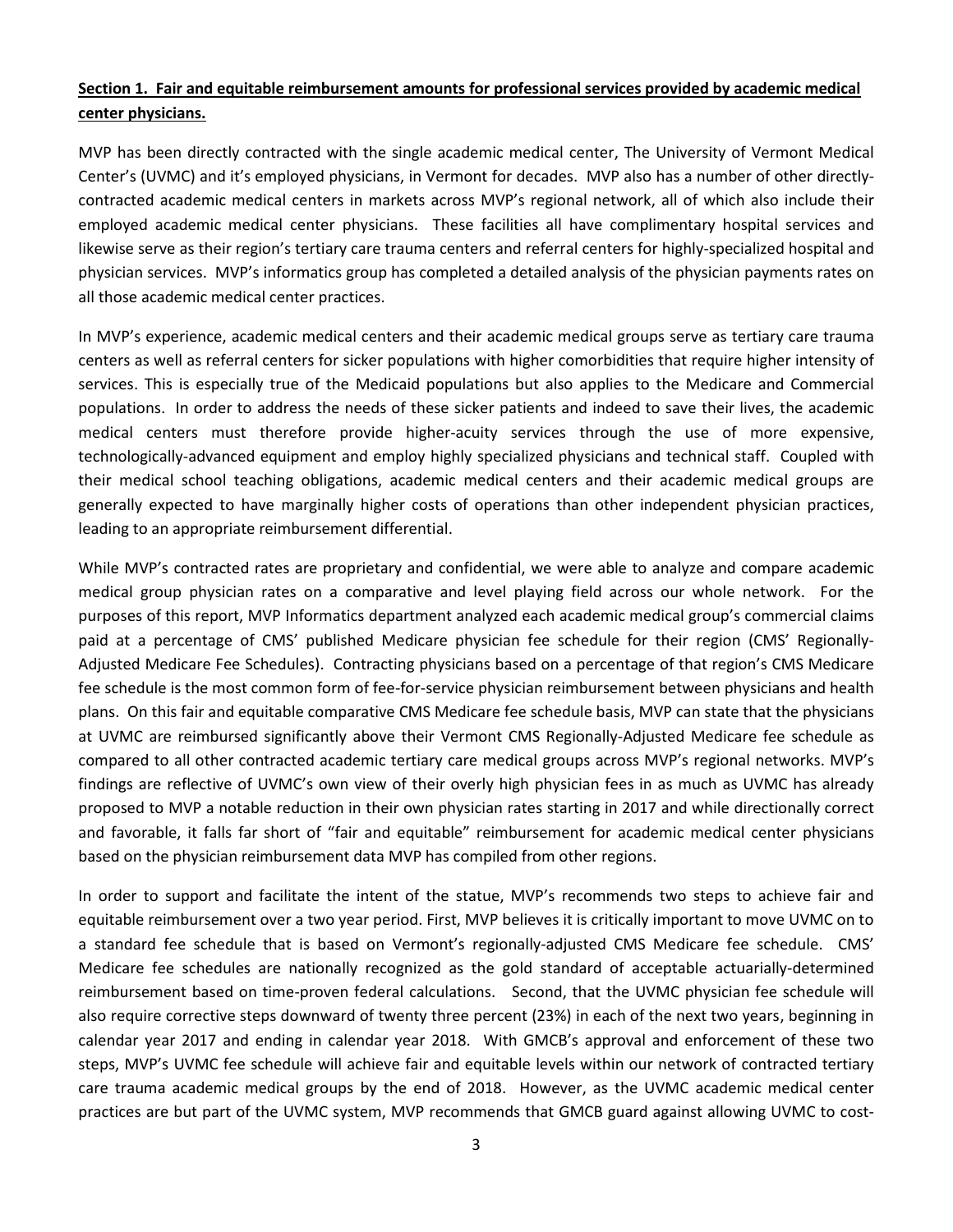shift the physician reductions by adding back those revenues through corresponding increases to the hospital rates. It is important to note that UVMC's hospital rates already generated a significant, publically-reported, surplus in revenues to UVMC in 2015.

Furthermore, MVP would like to request the GMCB apply serious consideration to applying the fair and equitable intent of this statute to other hospital employed physicians, especially those in Rutland County employed by Rutland Regional Medical Center (RRMC). In Rutland County the higher physician rates demanded by RRMC for routine physician office services rendered by their employed physicians result in excess physician costs to Vermonters and Vermont employers in Rutland and its surrounding communities. Given that health plans must contract with that hospital and its employed physicians to meet Vermont's network adequacy standards, the physician rates in the Rutland community are significantly artificially inflated compared to the other independent physician rates throughout Vermont. MVP is therefore requesting GMCB's approval and enforcement to bring RRMC's employed physician rates onto MVP's Vermont CMS Medicare-based community physician fee schedule in order to achieve fair and equitable reimbursement with their Vermont physician peers.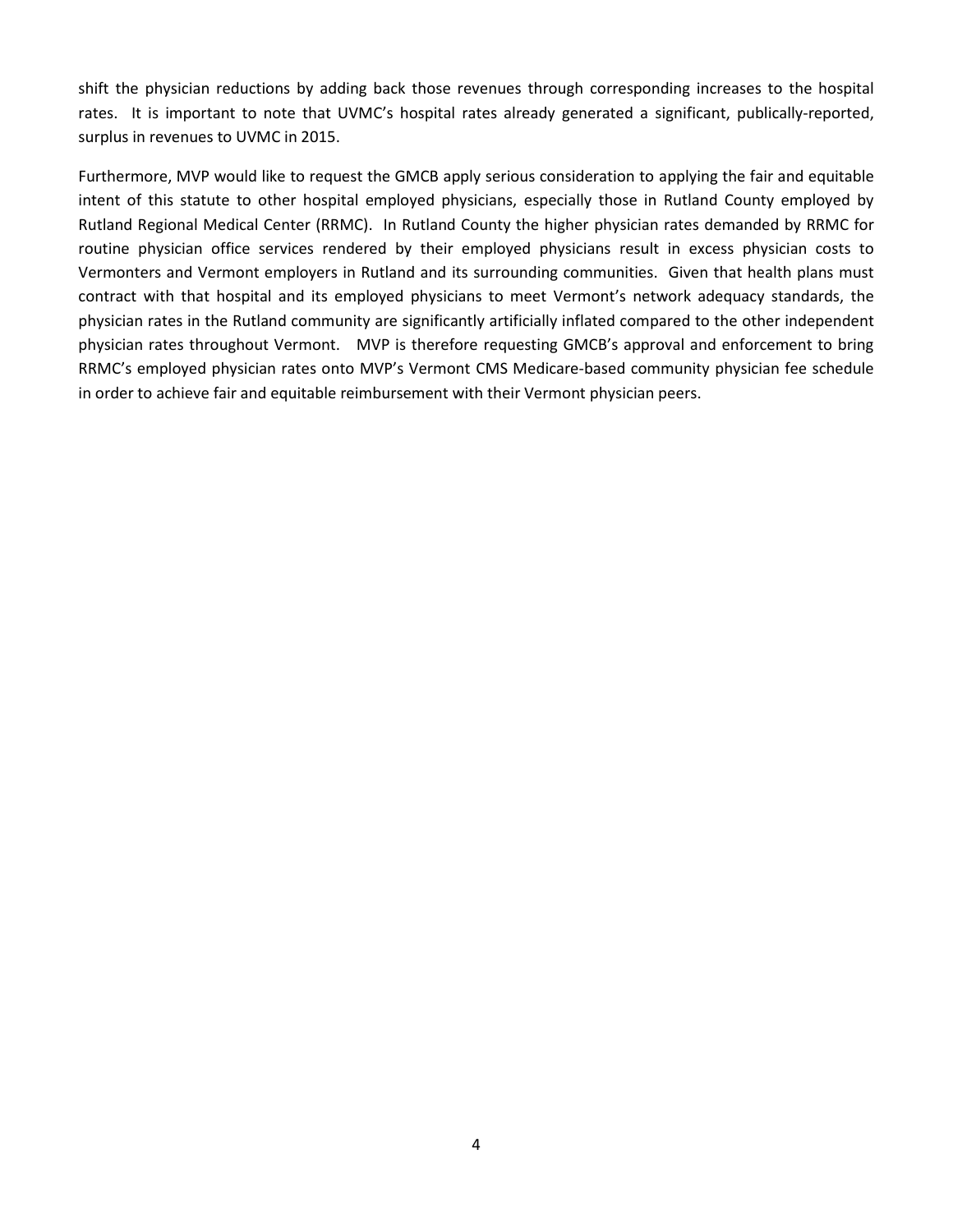# **Section 2. Fair and equitable reimbursement amounts for professional services provided by independent practice physicians.**

In its 30+ year history, MVP has been directly contracting with over 25,000 physicians for Commercial, Medicare and New York Medicaid plans. The breadth of this multi-decade experience, combined with MVP's  $21^{st}$  century informatics and analytics capabilities, have contributed to MVP being able to complete a detailed analysis of current independent practice physicians (independent: not owned/employed by a hospital) and their Commercial reimbursement levels as a percentage of CMS Medicare across our many regions.

While MVP's contracted rates are proprietary and confidential, our analysis of Commercial fee schedule paid amounts, as a percentage of CMS' published Regionally-Adjusted Medicare physician fee schedules, has revealed that the independent physician fee schedules in Vermont are reimbursed above the regionally-adjusted Medicare fee schedules for our other independently contracted physicians across MVP's regional networks. Based on this analysis, MVP is certain that our existing Vermont reimbursement for professional services provided by independent practice physicians is fair and equitable.

Note: in addition to a fee-for-service, qualified primary care physicians receive an extra financial reimbursement incentive in the form of Patient-Centered Medical Home (PCMH) payments under the Vermont Blueprint for Health. While MVP did not apply for CPC+ in Vermont, as we believe our physician fee schedules to be higher than our competitors', and should CPC+ be approved with BC-VT and Medicaid, MVP is willing to transition from the Vermont Blue Print for Health to CPC+. BC-VT did apply for CPC+, but with the caveat that the existing Vermont Blueprint for Health be terminated.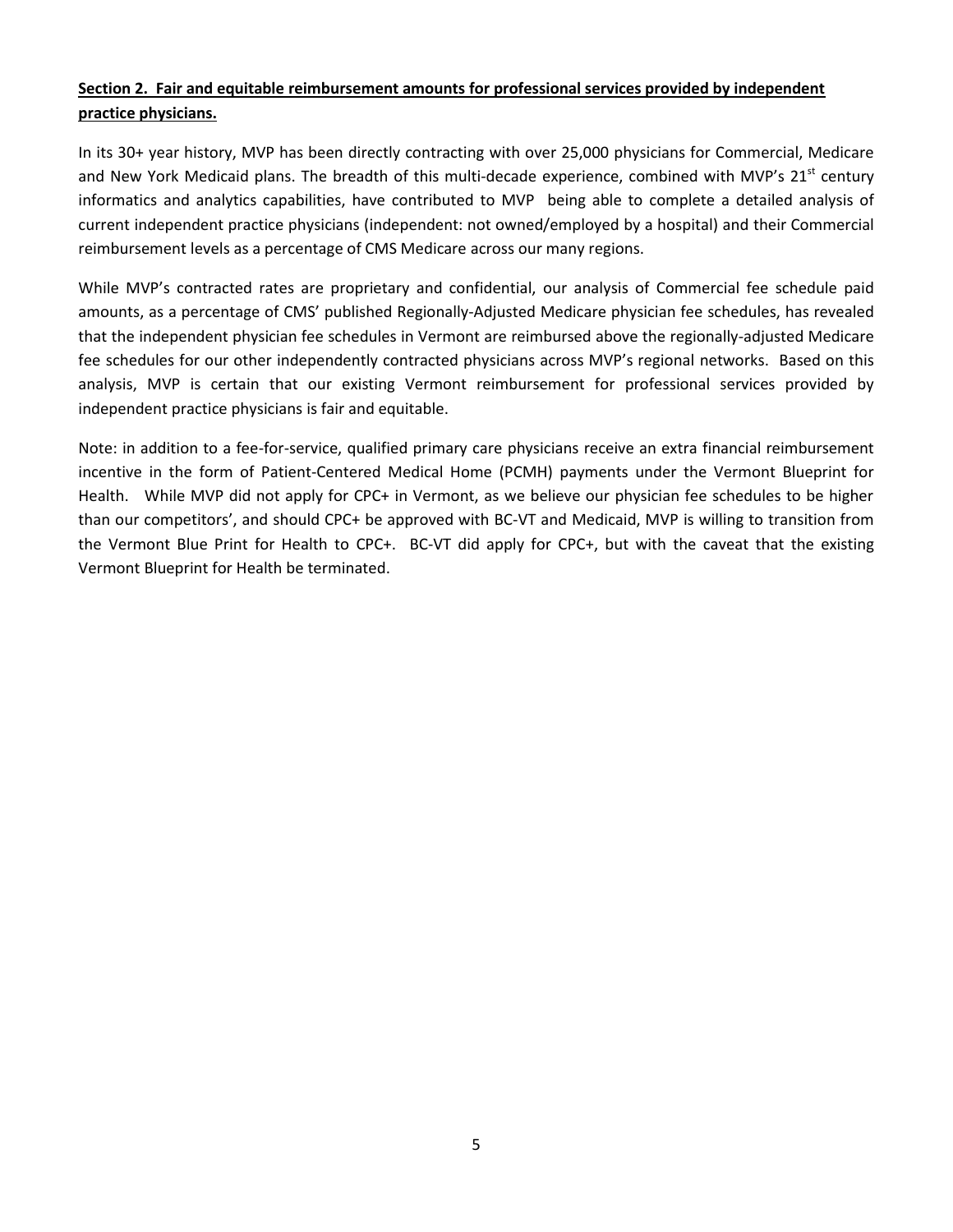## **Conclusion.**

At the end of two years, the strategy presented herein, with the strong support of the GMCB, will produce a strategy that equalizes competitive reimbursement for professional services in Vermont. MVP also asserts that the true beneficiaries of this strategy, as envisioned by the intent of the statute, will be the Vermonters and Vermont businesses that actually pay for these healthcare services.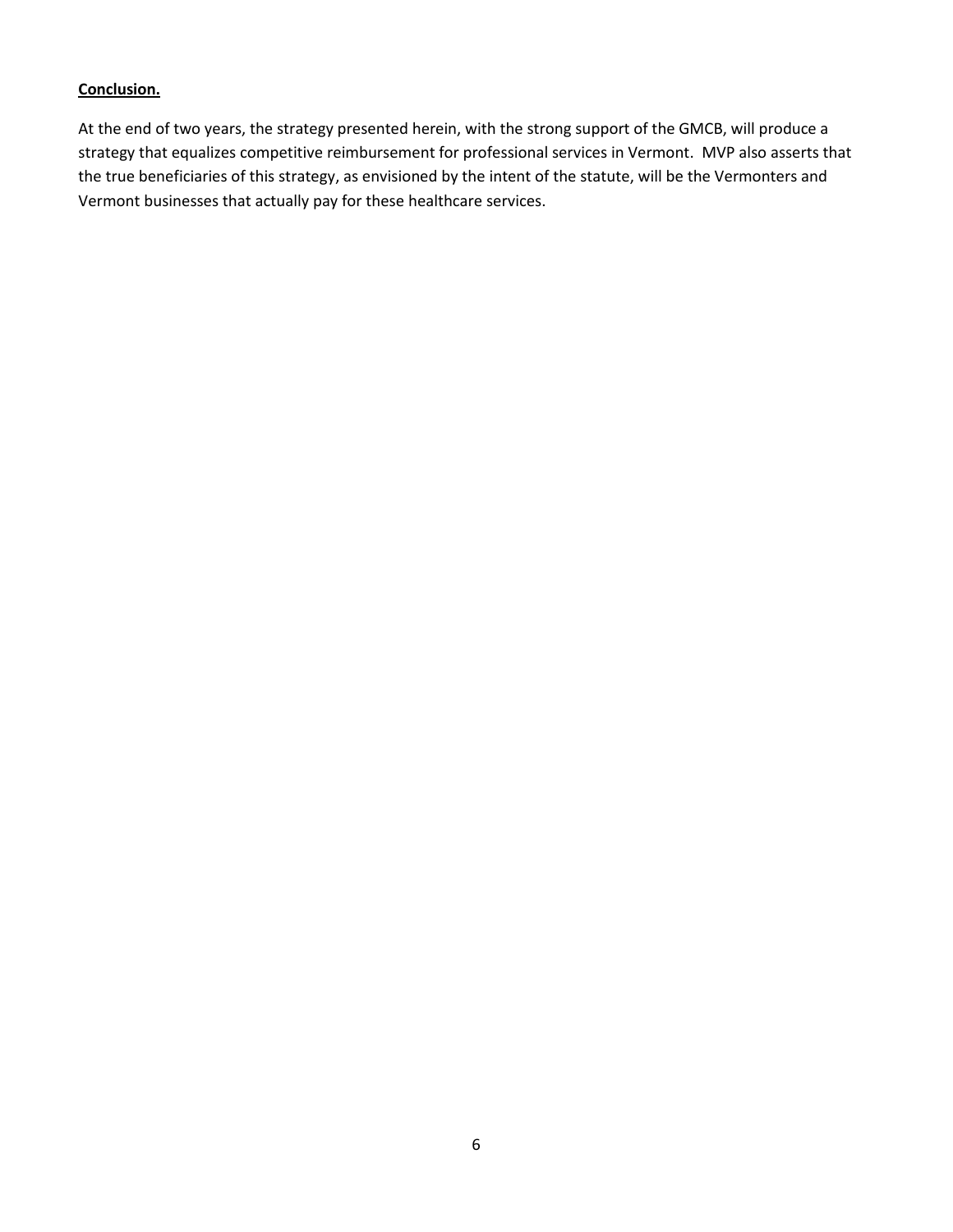#### **Additional Comments.**

Vermont does not currently have a robust network of physician-owned, free-standing outpatient centers, which is unlike surrounding states. In MVP's other surrounding regions, experience has demonstrated that these physician-owned, free-standing outpatient centers provide: the same or higher-quality, more geographically accessible services, more highly-satisfied members and at significantly lower cost. For example, providers in many other states and regions are the owners and staff free-standing imaging centers, ambulatory surgical centers, lab draw stations, endoscopy and colonoscopy centers, sleep labs, urgent care centers and infusion centers, among other services. Available  $21<sup>st</sup>$  century technology and its impact on the related cost-per-procedure have significantly driven down the cost of services provided while improving on the quality of those services. This is much like the technological advancement of the personal computer since the 1990s has commoditized the pricing of from thousands of dollars plummeting down to a few hundred dollars today (and even less for tablets). Highquality, nationally-certified and licensed centers are recognized and approved by CMS for their Medicare members as a well as by states for their Medicaid members. Commercial employer groups and their employees and families regularly rate their experiences at our contracted free-standing centers as more highly satisfied while simultaneously financially realizing an average savings of 50% compared to the exact same services provided at a hospital. MVP strongly encourages Vermont and the GMCB to seriously consider approving these highly competitive physician-owned free-standing centers so that Vermonters and Vermont employers can have additional choice and access points to healthcare services while alleviating the spiraling costs of insurance premiums and mitigating public funding of health care in Vermont.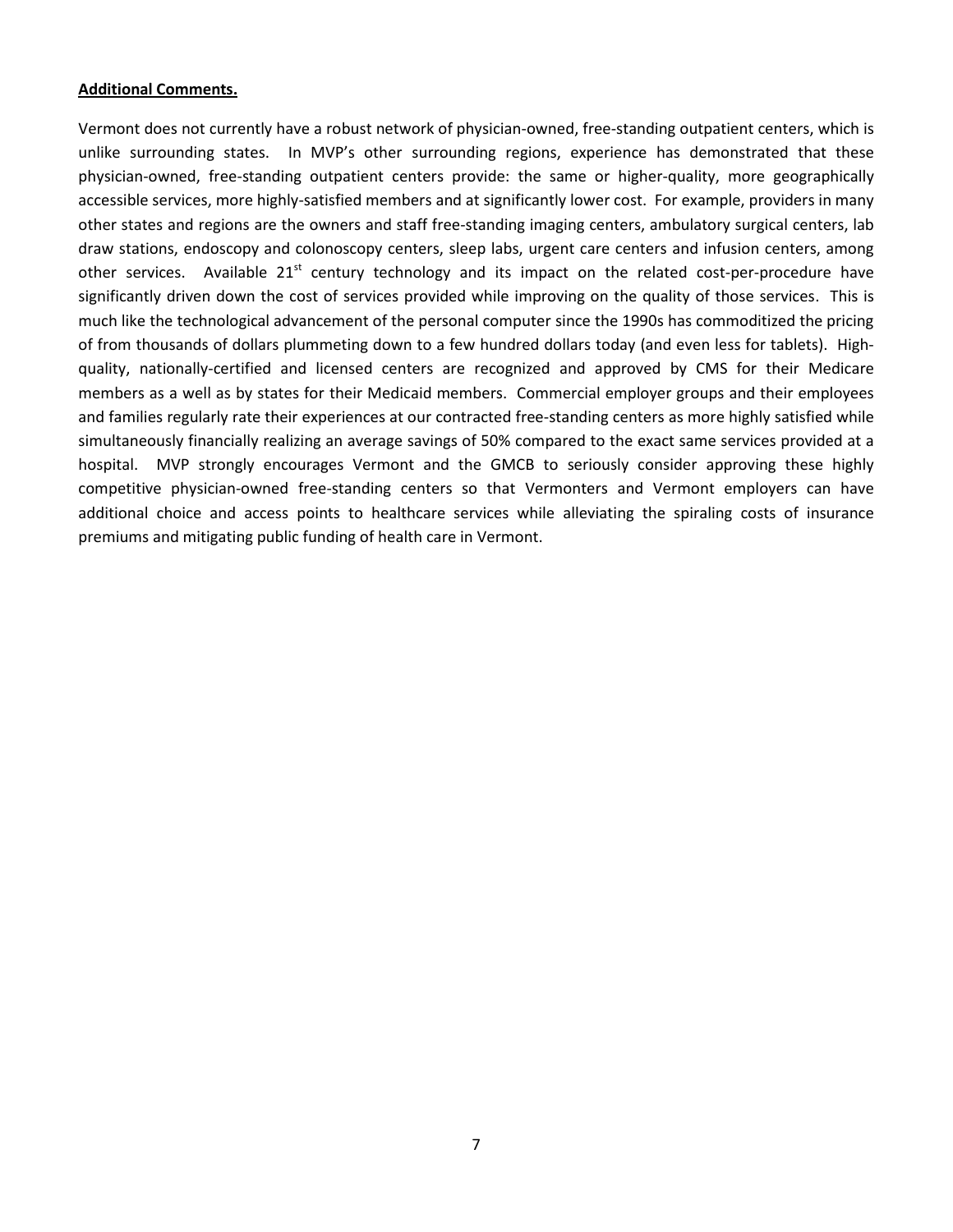#### **Summary.**

In closing, per Vermont Act 54 of the 2015 Legislation Section, Sec. 23, MVP is respectfully submitting this implementation plan to GCMB for the provision of fair and equitable reimbursement amounts for professional services in Vermont provided by academic medical centers and other independent professionals. Within that statute, upon approval of a plan pursuant to this section, MVP is asking GMCB to subsequently require the Vermont academic medical center to accept the reimbursements included in this plan, and RRMC as well, through their budget processes and other appropriate enforcement mechanisms available at its perusal.